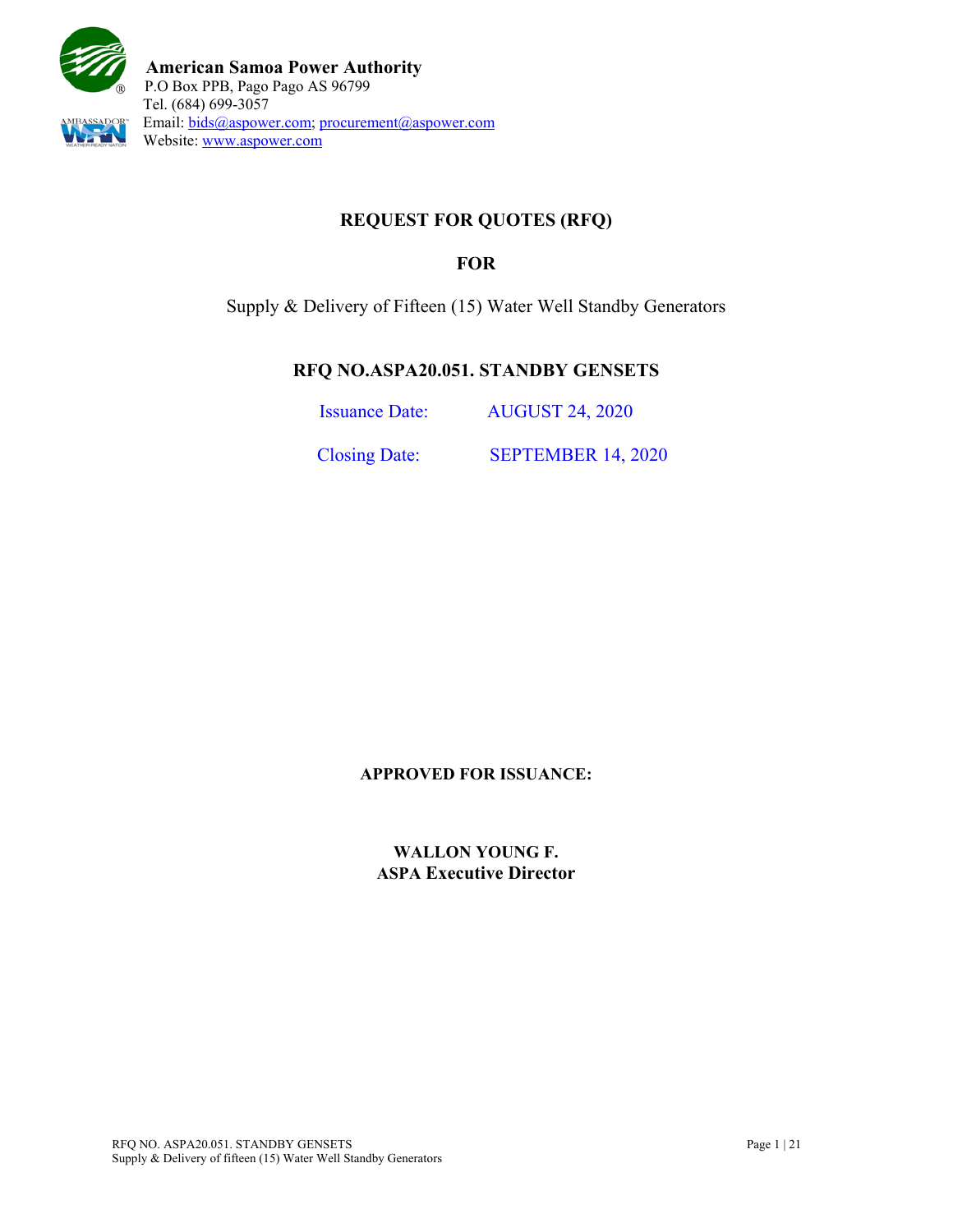## **TABLE OF CONTENTS**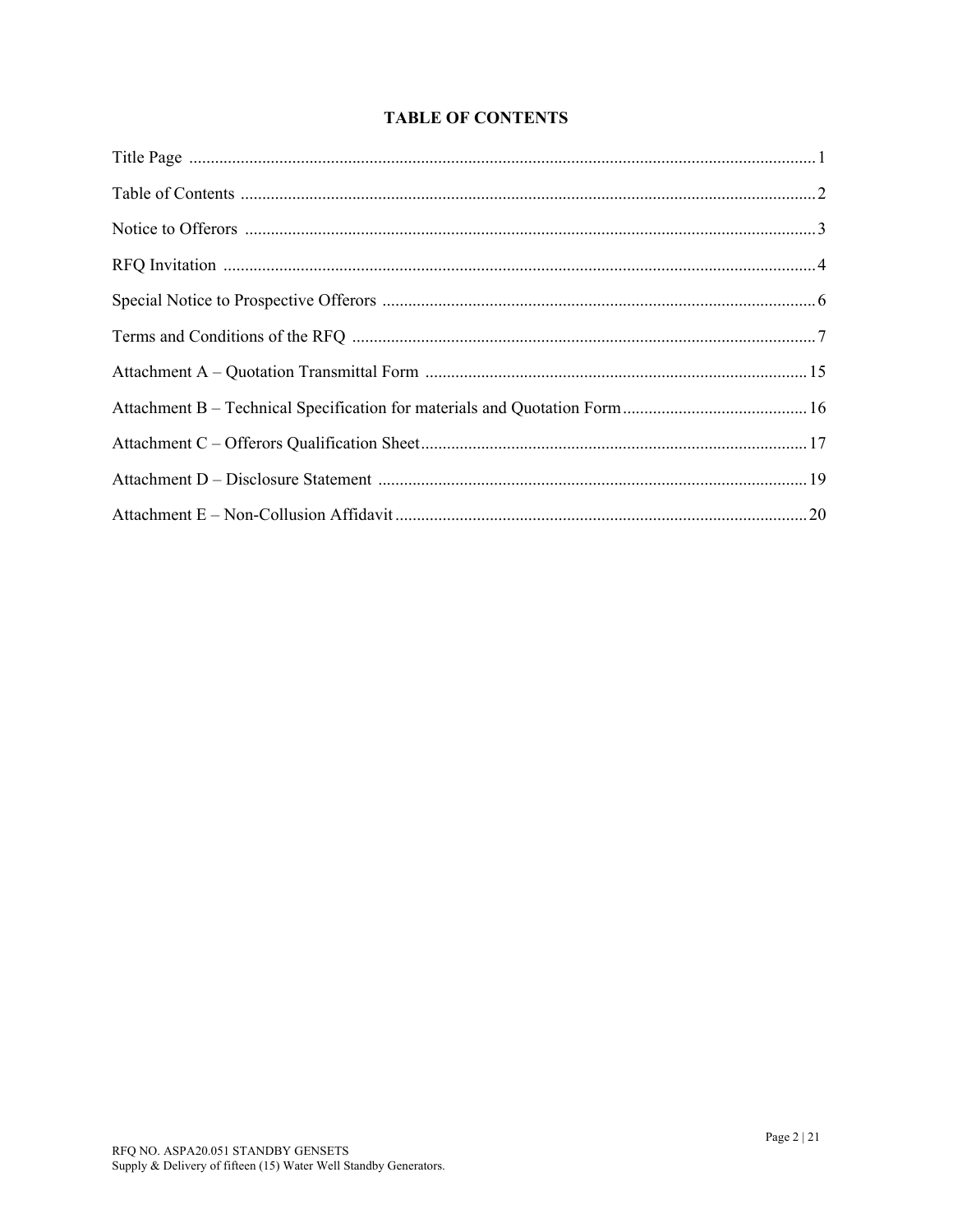#### **NOTICE TO OFFERORS**

| <b>ISSUANCE DATE:</b>     | <b>August 24, 2020</b>                                          |
|---------------------------|-----------------------------------------------------------------|
| RFQ NO.                   | <b>ASPA20.051. STANDBY GENSETS</b>                              |
| <b>PROJECT NAME:</b>      | Supply & Delivery of fifteen (15) Water Well Standby Generators |
| <b>CLOSING DATE/TIME:</b> | September 14, 2020 at 2:00 pm American Samoa Time               |

The American Samoa Power Authority (ASPA) invites qualified offerors to submit Quotes for the Supply & Delivery of fifteen (15) Water Well Standby Generators.

Scope of Purchase: The complete description of required deliverables is listed in the attached Scope of Purchase Quotation Form

Documents:

This Quotation may be viewed online on ASPA Website www.aspower.com. Offerors may also pick up a complete package at:

ASPA Procurement Office Utu Abe Malae Operations Center Tafuna, American Samoa 96799

For more information about this RFQ, you may contact ASPA:

 Renee Leotele Togafau Mata'utia Tel. (684) 699-3057 renee@aspower.com

The American Samoa Power Authority reserves the right to:

- 1. Reject all Quotations and reissue a new or amended RFQ;
- 2. Request additional information from any Offeror submitting a Quotation;
- 3. Negotiate a Contract with the firm selected for award; and
- 4. Waive any non-material violations of rules set up in this RFQ at its sole discretion.

Approved for Issuance: WALLON YOUNG F., Executive Director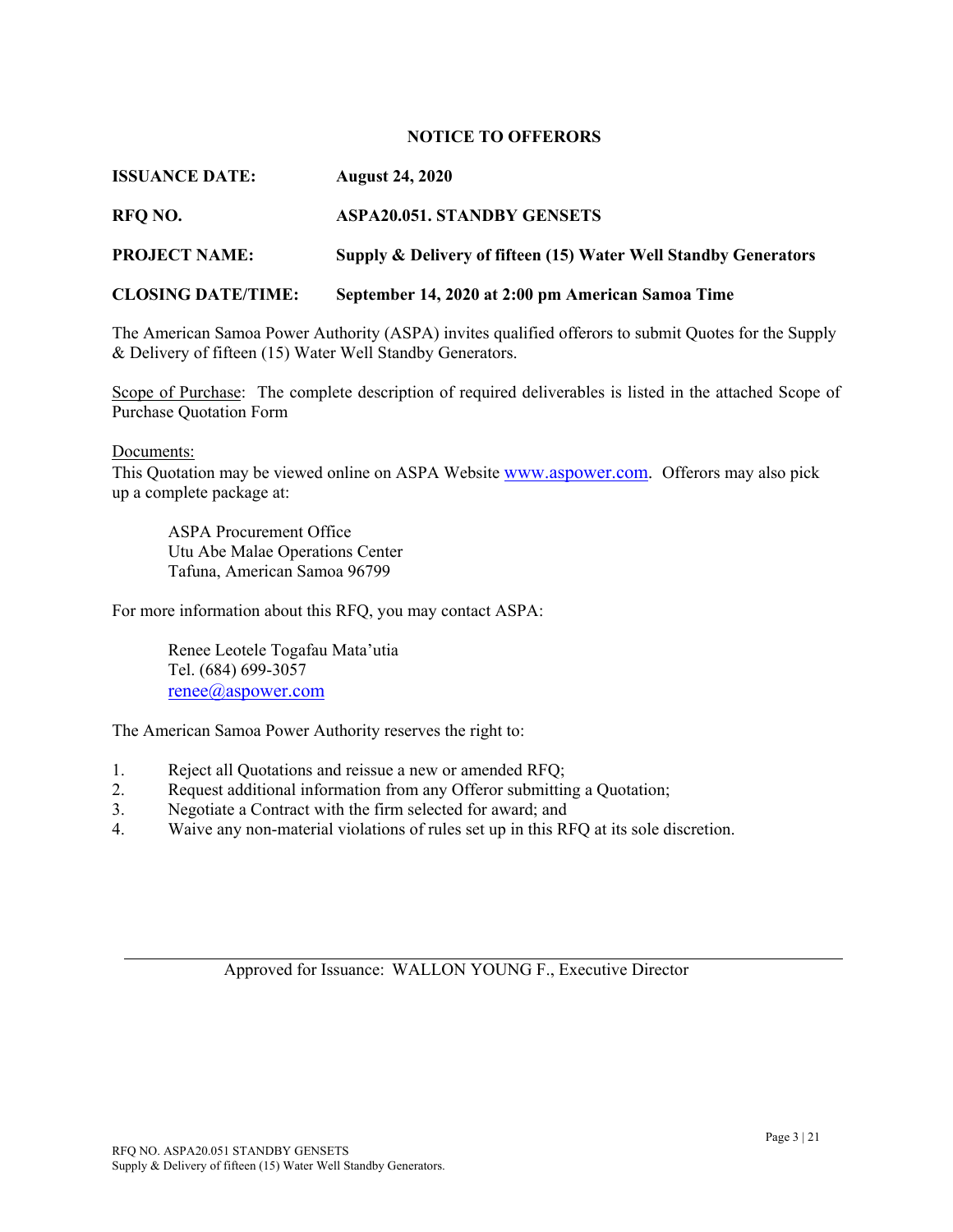

# **QUOTE SOLICITATION**

#### AMERICAN SAMOA POWER AUTHORITY: Procurement Office P.O. BOX PPB PAGO PAGO, AS 96799 (684) 699-3057

**ISSUANCE DATE: August 24, 2020** 

**RFQ NO. ASPA20.051. STANDBY GENSETS PROJECT NAME: Supply & Delivery of fifteen (15) Water Well Standby Generators CLOSING: September 14, 2020 at 2:00PM**

**1)** This Request for Quote shall require an original and one PDF electronic copy to be submitted in a box, or other enclosure. All submittals must be received at ASPA Procurement Office no later than **2:00 p.m. on September 4, 2020**. The envelope or box must be labeled:

> **ASPA Procurement Office Attn: Renee Leotele Togafau Mata'utia P.O. Box PPB, Pago Pago, AS 96799. RFQ NO.ASPA20.051. STANDBY GENSETS**

### **PROJECT NAME: Supply & Delivery of fifteen (15) Water Well Standby Generators**

Quotations must be in the actual possession of the Procurement Office at the location indicated, on or prior to the exact date and time indicated above. Final proposal, if sent electronically, must be sent to renee@aspower.com, subject line: "RFQ No. ASPA20.051. Supply & Delivery of fifteen (15) Water Well Standby Generators". Five (5) hard copies are required for all proposals exceeding twenty-five (25) pages.

A copy of this solicitation and any addenda may be obtained from our Internet Website at: http://www.aspower.com by selecting the Procurement link and the associated solicitation number.

**Late submittals will not be opened or considered and will be determined as non-responsive.** 

Any and all inquiries pertaining to the RFQ shall be sent or emailed to the Procurement Manager at bids@aspower.com by **September 07, 2020 at 2:00 pm, local time.** 

\*\*\*An Addendum will be issued to address all inquiries soon after.

The prevailing clock shall be ASPA Procurement clock. All Offerors shall provide sufficient written and verifiable information that responds to the requirements set forth herein, the Contract Documents, and in the Scope of Work OR Material Specifications.

Offerors may submit their Quotations through the following mean:

Electronic File Transfer – The Offeror may submit the Quotation using the electronic mail facility. This will enable the Offerors to upload Quotation file by email attachment. The Quotations must be uploaded before **2:00 PM on September 14, 2020,** American Samoa Time.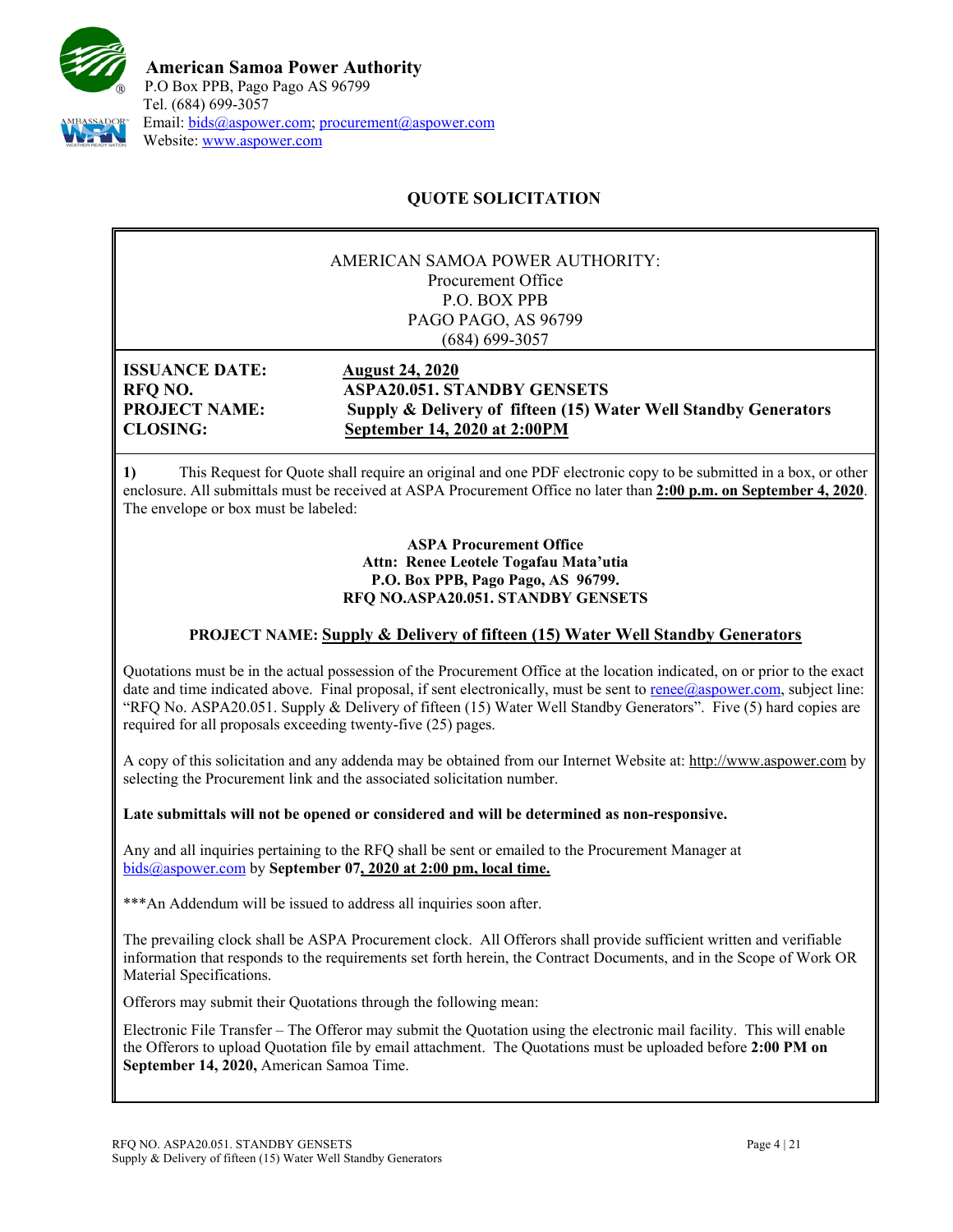NOTICE TO OFFERORS: This Quotation is subject to the attached General Terms and Conditions of the Request for Quotes for:

#### RFQ NO.ASPA20.051.STANDBY GENSETS Supply & Delivery of fifteen (15) Water Well Standby Generators

The undersigned offers and agrees to furnish within the time specified, the articles and services at the price stated opposite the respective terms listed on the schedule provided, unless otherwise specified by an Offeror. In consideration of the expense of the American Samoa Power Authority in opening, tabulating, and evaluating this and other Quotations, and other considerations such as the schedule, the undersigned agrees that this Quotation shall remain firm and irrevocable for One Hundred Twenty Day (120) calendar days from the listed Quotation opening date or until a construction services agreement may be jointly enacted between ASPA and the undersigned party.

It is the responsibility of each Offeror before submitting a Quotation to (a) examine the documents contained in the Quotation package thoroughly; (b) visit the site or to otherwise become familiar with local conditions that may in any manner affect cost, progress, or performance of the work; (c) become familiar with federal, territorial, and local laws and ordinances, rules and regulations that may in any manner affect cost, progress, or performance of the work; (d) study and carefully correlate Offeror's observations with the Quotation package documents; and (d) notify ASPA of all conflicts, errors, or discrepancies in the Quotation package documents.

Soliciting or accepting any gift, gratuity, favor, entertainment, kickback or any items of monetary value from any person who has or is seeking to do business with ASPA is prohibited. Any vendor knowing of this type of activity is encouraged to report in confidence to ASPA's legal department so the matter can be dealt with.

SIGNED:\_\_\_\_\_\_\_\_\_\_\_\_\_\_\_\_\_\_\_\_\_\_\_\_\_\_\_\_\_\_\_\_\_\_\_\_\_\_\_\_ DATE\_\_\_\_\_\_\_\_\_\_\_\_\_\_\_\_\_\_\_\_\_\_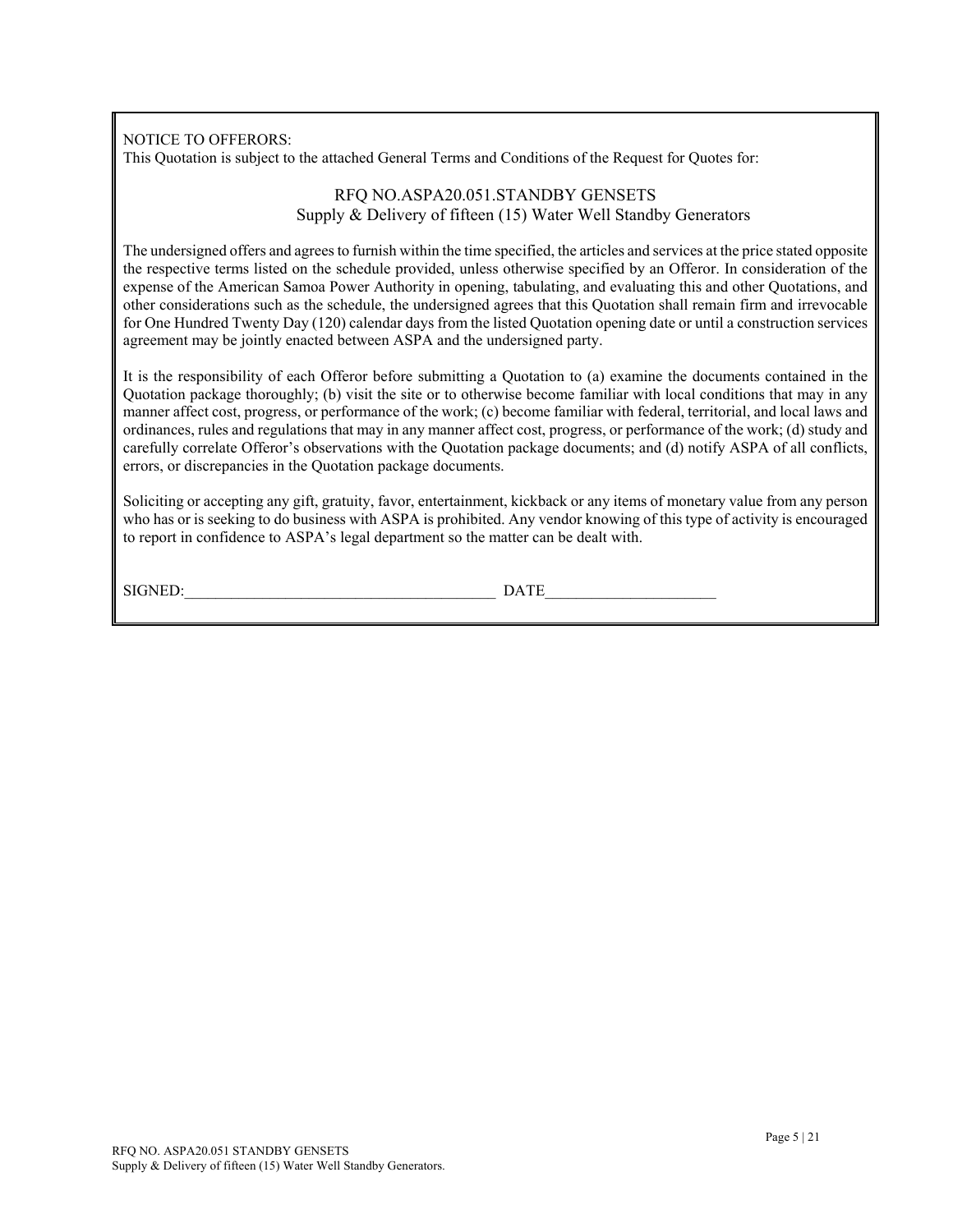

# **SPECIAL NOTICE TO PROSPECTIVE OFFERORS**

Offerors are reminded to read the Sealed Quotation Solicitation Instructions and General Terms and Conditions attached to a Quotation Invitation to ascertain that all of the following requirements (see check boxes) of the Quotation are submitted in the Quotation envelope at the date and time for Quotation opening.

| $\lceil x \rceil$ | $\mathbf{1}$ .                              | <b>QUOTATION FORMS</b>                                 |  |
|-------------------|---------------------------------------------|--------------------------------------------------------|--|
|                   |                                             | Attachment A: Offeror's Transmittal Form               |  |
|                   |                                             | Attachment B: Offeror's Quote Form                     |  |
|                   | Attachment C: Offeror's Qualification Sheet |                                                        |  |
|                   |                                             | Attachment D: Disclosure Statement                     |  |
|                   |                                             | Attachment E: Non-Collusion Affidavit of Prime Offeror |  |

[x] 2. BUSINESS LICENSE

 Offerors must submit current business AND current contractor's license as stated below (see General Terms and Condition for more information).

## [x] 3. QUOTATION

The Quotation must include all of the following to be deemed responsive:

- a. The Offeror's quote price for the supply and delivery of all materials listed in the Offeror's Transmittal form
- b. All items as listed above in #1 from Attachments A to E.

This Notice must be signed and returned in the Quotation envelope. Failure to comply with requirements will mean disqualification and rejection of the Quotation.

I, \_\_\_\_\_\_\_\_\_\_\_\_\_\_\_\_\_\_\_\_\_\_\_\_\_\_\_, authorized representative of acknowledge receipt of this special reminder to prospective Offerors together with Quotation Invitation #: RFQ NO.ASPA20.051.Supply & Delivery of fifteen (15) Water Well Standby Generators this date of \_\_\_\_\_\_\_\_\_\_\_\_\_\_\_\_\_\_\_, 2020.

Offeror's Representative's Signature

 $\mathcal{L}_\text{max}$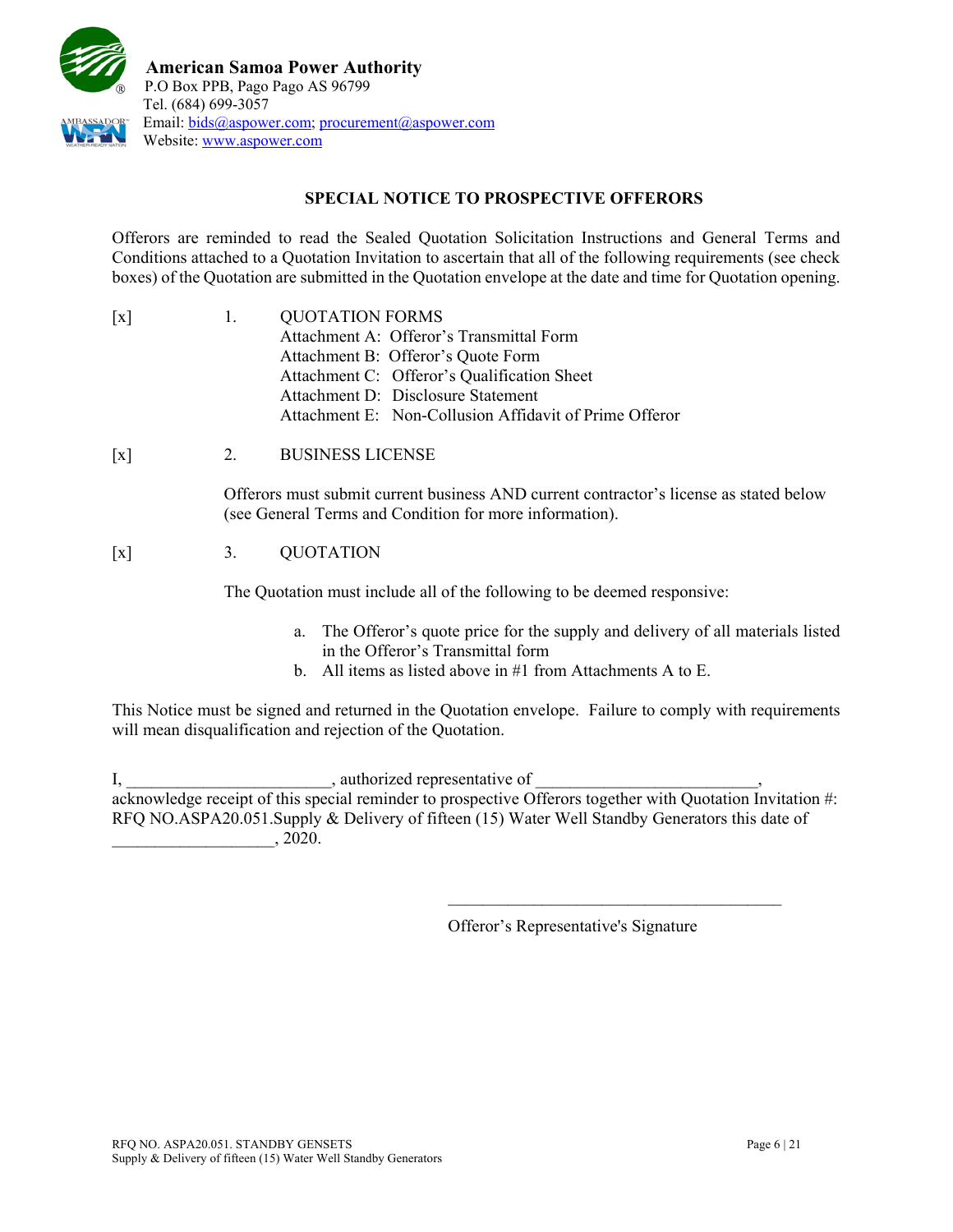# **TERMS AND CONDITIONS OF THE REQUEST FOR QUOTATIONS**

### (SUPPLY CONTRACTS)

### **1. QUOTATION PREPARATION INSTRUCTION**

The quote must contain two (2) parts. Offerors shall prepare their Quotes in detail accordingly.

- 1. Quote Price. Offerors must set forth the rate for each item as stated on the Bid Form.
- 2. Warranty Description. Include any extended warranties.

### **2. SCOPE OF WORK**

These specifications are intended to describe the *minimum* requirements for the Supply and Delivery of fifteen (15) Water Well Standby Generators.

Products must include a separate written description of the manufacturer's warranty with explicit instruction as to how warranty repairs/returns will be handled. Additional supplier/distributor warranties shall be accepted and considered in the awarding of points.

The complete description of required deliverables is listed in Attachment B.

### **3. PRE-BID QUESTIONS/CLARIFICATIONS**

Any pre-bid Questions/Clarifications shall be submitted to  $bids@aspower.com$  & procurement@aspower.com or hard copy, delivered to the ASPA Procurement Office no later than **2:00PM on September 07, 2020**. ASPA shall issue addenda to address any questions and/or clarifications as necessary.

### **4. QUALIFICATION OF OFFERORS**

ASPA may make such investigations as it deems necessary to determine the ability of the Offeror to perform the work, and/or supply materials, and the offeror shall furnish such information and data for this purpose as ASPA may request, or the Offeror will be deemed non-responsive. The Offeror shall submit at least that information required by the section entitled "Offeror's Qualification Sheet" or Attachment C.

### **5. MULTIPLE QUOTES: COLLUSION**

If any one party submits more than one quote or a quote in the name of its clerk, partner or other persons, all quotes submitted by said party may be rejected by ASPA. This shall not prevent an Offeror from submitting alternate quotes when called for. A party who proposed prices on materials is not thereby disqualified from quoting prices to other offerors or from submitting a quote directly to ASPA. If ASPA believes that collusion exists among any offeror, none of the participants in such collusion shall be considered. Quotes in which the contract prices are unbalanced or unrealistic may be rejected at ASPA's sole discretion.

### **6. OFFEROR'S UNDERSTANDING**

Each Offeror must understand and acknowledge the conditions relating to the execution of the work and it is assumed that it will make itself thoroughly familiar with all of the Contract Documents prior to execution of the written contract. Offeror shall comply with federal and territorial statutes and ordinances relative to the executing of the work. This requirement includes, but is not limited to, applicable regulations concerning protection of public and employee safety and health, environmental protection,historic preservation, the protection of natural resources, fire protection, burning and non-burning requirements, permits, fees, and similar subjects.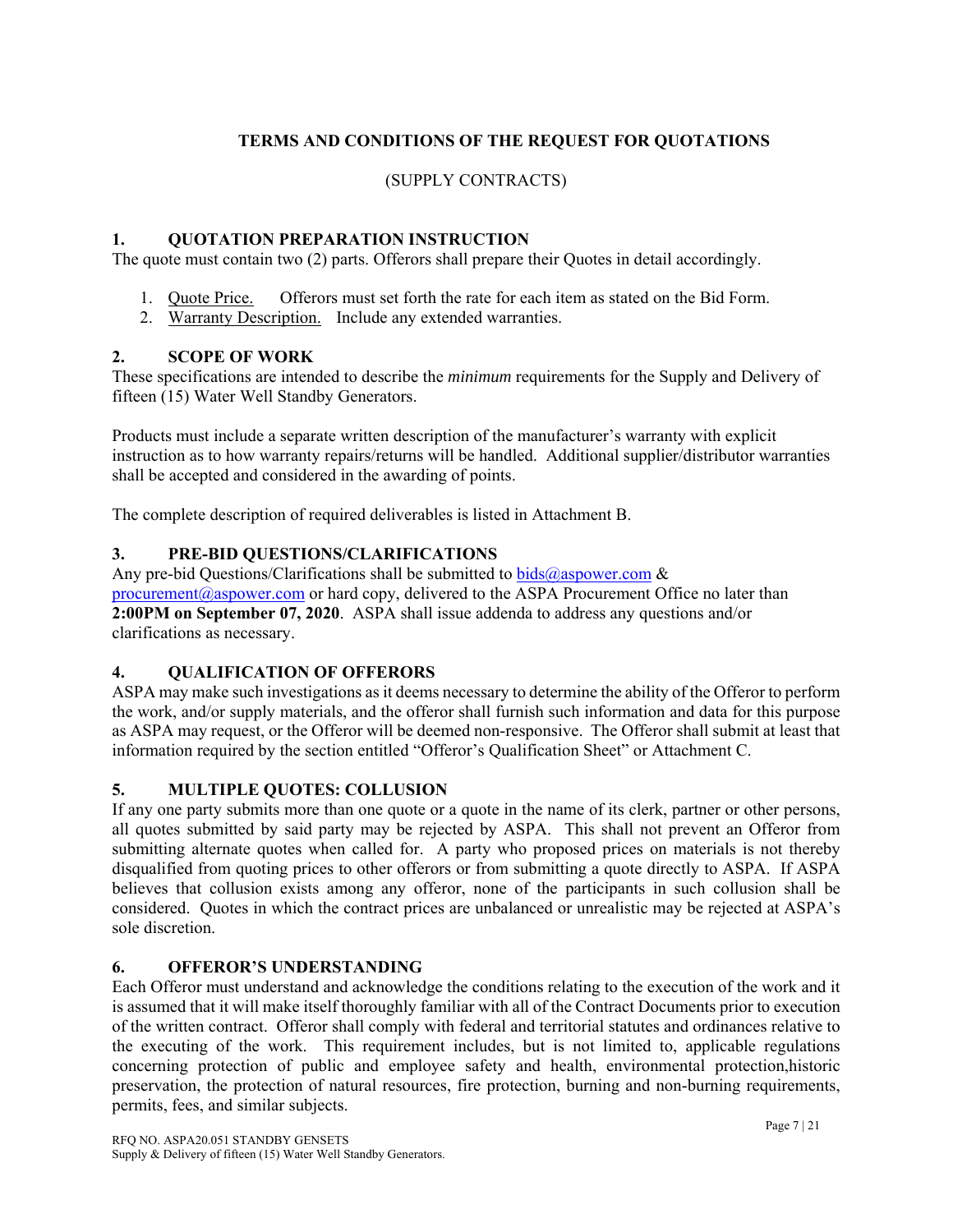### **7. SUBMISSION OF QUOTES**

All blank spaces in the quote form must be completed in ink. Offerors are required to submit quotes using the Bid Form in Excel. Prices quoted shall be in United States currency in both words and figures where required. No changes shall be made in the phraseology of the forms. Written amounts shall govern in cases of discrepancy between the amounts stated in writing and the amounts stated in figures. In case of discrepancy between unit prices and totals, unit prices will prevail. Any quote shall be deemed informal which contains omissions, erasure, alterations or additions of any kind, or prices uncalled for, or in which any of the prices are obviously unbalanced, or which in any manner shall fail to conform to the conditions of the Notice to Offerors. The Offeror shall sign the quote in the space provided. If the Offeror is a corporation, the legal name of the corporation shall be set for the above, together with the signature of the officer or offices authorized to sign Contracts on behalf of the corporation. The typewritten name shall be inserted with each signature of the partner or partners authorized to sign Contracts on behalf o the partnership. If signature is by an agent, other than an officer of a corporation or a member of a partnership, a notarized power-of-attorney must be on file with ASPA prior to the opening of Quotes, or submitted with the quote, otherwise the quote will be regarded as not properly authorized.

### **8. ATTACHMENTS**

- Attachment A: Offeror's Transmittal Form
- Attachment B: Technical Specifications for Materials & Quotation Form
- Attachment C: Offeror's Qualifications Sheet
- Attachment D: Disclosure Statements
- Attachment E: Non-Collusion Affidavit of Prime Offeror

## **9. REJECTION OF QUOTES**

ASPA may, after opening but prior to award and within the time specified for acceptance, reject any or all quotes, or the quote for any one or more commodities or contracted services included in the proposed contract, when the public interest will be served thereby.

## **10. AMERICAN SAMOA LICENSES, PERMITS, TAXES & IMPORT DUTIES**

The successful Offeror(s) shall be cognizant of and comply with all American Sāmoa Government (ASG) laws and ordinances pertaining to licenses, permits, tax structure and import duties.

## **11. SUCCESSFUL OFFEROR(S) LICENSE**

Offerors from off-island shall be licensed in accordance with the provisions of its state and country and shall be skilled and regularly engaged in the general type and size of work called for under this RFQ. All offerors shall have an American Sāmoa Business license prior to execution of contract.

## **12. WITHDRAWAL OF QUOTE**

Any quote may be withdrawn prior to the scheduled time for the opening of quotes by notifying ASPA in a written request. No quote may be withdrawn after the time schedule for opening of quotes.

## **13. OPENINGS & COMPARISON OF QUOTES**

In accordance with ASPA Procurement Rule § 3-110, quotes will be opened and recorded as part of the record for the Source Evaluation Board (SEB). Unless the Procurement Manager determines that satisfactory evidence exists that a "mistake" has been made, as set forth in Procurement Rule § 3-114, Offerors will not be permitted to revise their Quotations after Quotation opening.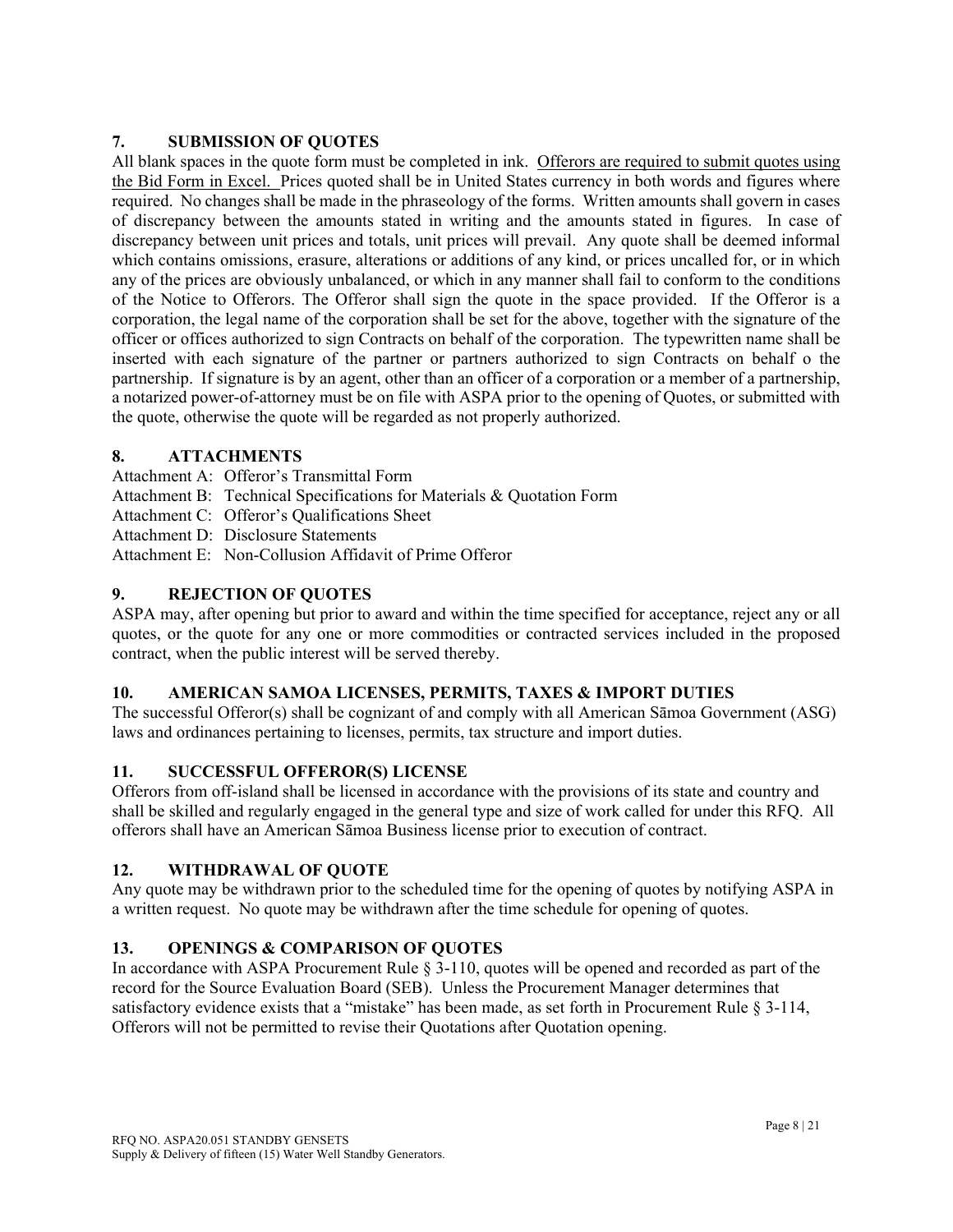## **14. EVALUATION CRITERIA**

These criteria will be used by the SEB to evaluate quotes:

| $0-10$ points        | Warranty                        |
|----------------------|---------------------------------|
| $0-20$ points        | Shipping and Lead Time Delivery |
| $0-20$ points        | Compliance with Specifications  |
| $0-50$ points        | CIF Price, Pago Pago            |
| points<br><b>100</b> | Total possible Score            |

ASPA reserves the right to award by item, groups of items, sections or total quote, whichever is in the best interest of ASPA. ASPA may reject any quote, in whole or in part, or reject all quotes if it determines that the lowest quote exceeds the funds available for purchase, or if the lowest quotes is considered in excess of current reasonable market prices.

### **15. PAYMENT**

Within 7 days on receipt of the invoice Details to be discussed and agreed upon with the successful offeror. ASPA will not pay any penalties or late fees.

### **16. BILL OF SALE**

Successful Offeror(s) shall render Bill(s) of Sale for each item delivered under this solicitation. Failure to comply with this requirement will result in rejection of delivery. The Bill(s) of Sale must accompany the items delivered but will not be considered as an invoice for payment. Supplier shall bill ASPA in accordance with billing instructions as indicated on the Purchase Order.

## **17. MANUFACTURER'S CERTIFICATE**

Successful Offeror(s) are required, upon delivery of any item under this solicitation, to furnish a certificate from the manufacturer indicating the goods meets the specifications. Failure to comply with this request will result in rejection of delivery.

## **18. TIED QUOTES**

If one or more offerors quote the same unit price or total amount, whether in whole or in part, the Procurement Manager shall have the authority to award the quote to any one of the offerors based on scoring on other criteria, or by drawing lots in public, at ASPA's sole discretion. The Procurement Manager also has the authority to reject all such quotes.

### **19. BRAND NAMES**

Any reference in the solicitation to a manufacturer's brand name or number is due solely to ASPA's lack of a satisfactory specification for the commodity's description. Such reference is intended to be descriptive, but not restrict, and is intended to be included for the sole purpose of indicating to prospective offerors a description of the article or services that will be satisfactory. Quotes on comparable items will be considered, provided the offeror clearly states in its quote the exact item it is offering and how it differs from ASPA's specification and/or description.

### **20. INSPECTION**

All supplies, materials, equipment, or services delivered under the Purchase Order shall be subjected to the inspection and/or test conducted by ASPA at destination. If in any case the supplies, materials, equipment or services are found to be defective in material, workmanship, performance, or otherwise do not conform to the specifications, then ASPA shall have the right to reject the items or require they be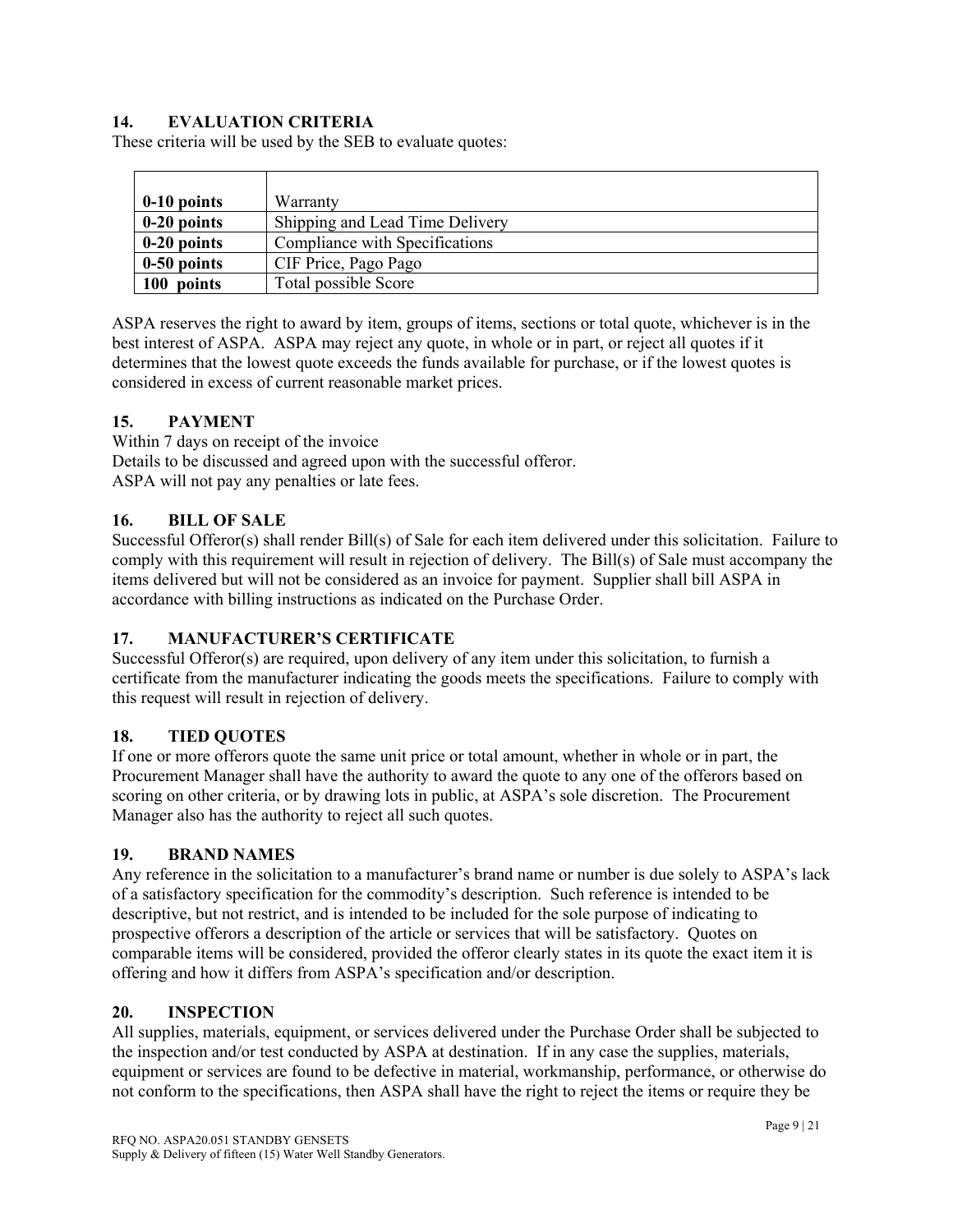corrected at no additional cost to ASPA. The number of days required for correction will be determined by ASPA.

## **21. SELLER'S INVOICE(S)**

Invoices shall be prepared and submitted (one copy shall be marked "original") unless otherwise specified. Invoices shall be "certified true and correct" and shall contain the following information:

- Purchase Order Number
- Item Numbers
- Description of supplies
- Sizes
- Ouantities
- Unit Prices
- Shipping & Handling Insurance
- Extended total
- Other Non-product costs associated with the order

Bill of Lading number and weight of shipment will be shown for shipments made on government bill of ladings.

### **22. JUSTIFICATION OF DELAY**

If the Offeror is not able to meet the specified pick-up and/or delivery date, it is required to notify the Procurement Manager of such delay. Notification shall be in writing and shall be received by the Procurement Manager at least twenty-four (24) hours before the specified delivery date. Notification of delay shall include an explanation of the causes of the reason for the delay including statement(s) from supplier or shipping company causing the delay. ASPA reserves the right to reject delay justification if, in the opinion of the Procurement Manager such justification is not adequate.

### **23. BASIS OF AWARD**

A Source Evaluation Board (SEB) will evaluate quotes. The Executive Director, based on recommendations by the Procurement Manager, shall approve SEB members. Submission of a quote shall constitute a waiver of any challenge or dispute of SEB members, as well as the choice of methodology set forth on the SEB score sheets. The award will be made by ASPA in accordance with the evaluation criteria set forth on the SEB score sheets. The award will be made by ASPA in accordance with the evaluation criteria set forth herein and with ASPA's procurement rules. A determination shall be made by the SEB of those responsible offeror(s) whose quote(s) are determined to have a reasonable chance of being selected for award. These discussions shall only be conducted for obtaining clarification from the offeror(s) on its quote(s) to ensure full understanding of and responsiveness to the RFQ requirements. Discussions shall be conducted individually with each offeror and care shall be exercised to ensure that no information derived from competing quotes is disclosed. All offerors with whom discussion are conducted shall be accorded an opportunity to revise their quotes in response to specific quotes will be evaluated by a Source Evaluation Board (SEB).

Award is made to the lowest *responsive, responsible* Offeror providing the best value to the American Samoa Power Authority. The results of the SEB will be documented, and a written recommendation by the SEB will be sent to the Procurement Manager. The Procurement Manager, upon receiving the SEB's recommendation, shall forward to the Executive Director and/or to the Board of Directors for final approval. ASPA reserves the right to make the award to the offeror(s) that submit a quote which meets the requirements set forth herein and is in the best interest of ASPA after taking into consideration the aforementioned factors. ASPA reserves the right to select portions of a quote, or to reject any and all quotes.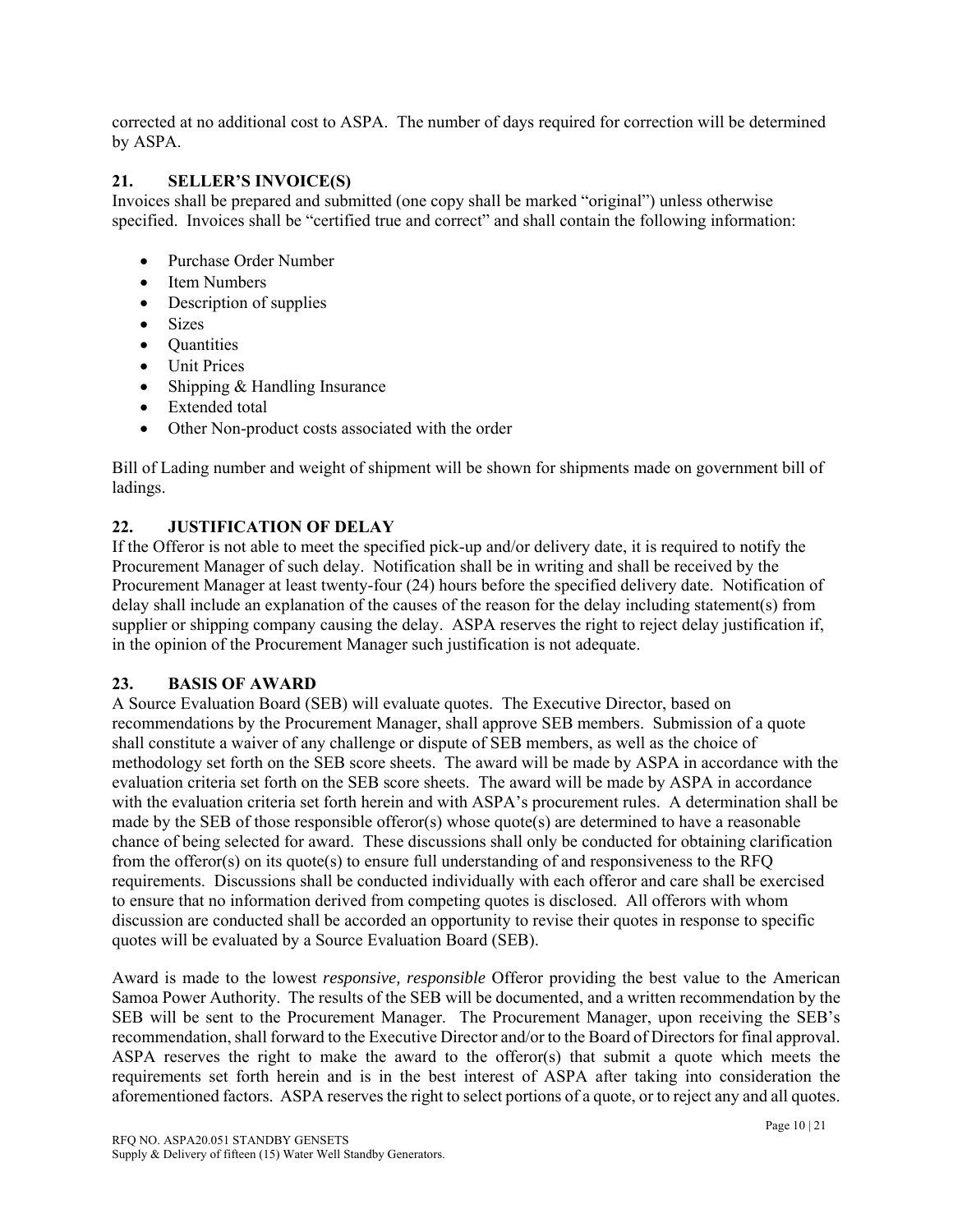### **24. INSURANCE**

The successful offeror(s) shall obtain the insurance coverage designated herein and pay all costs associated therewith. Such insurance shall be for the coverage of the shipment of materials to Port of Pago Pago, American Samoa.

### **25. COMPLIANCE WITH LAWS**

Offerors who are awarded a contract under this solicitation shall comply with the applicable standards, provisions and stipulations of all pertinent Federal and/or local laws, rules and regulations relative to the performance of this contract and the furnishing of goods or equipment.

### **26. OFFEROR'S QUALIFICATION DATA**

It is the intention of ASPA to award a contract only to the Contractor who is able to furnish satisfactory evidence that it has the requisite experience and ability and that it has sufficient capital, facilities and plant to enable it to supply the goods or equipment successfully and promptly and to complete it within the term set forth in the contract. Each Offeror shall submit as part of the total Quotation package, the following information:

- 1. Name of organization;
- 2. Address and phone number of home office, principal place of business and locations and contact information for any branch offices;
- 3. Type of business structure, e.g., corporation, partnership, joint venture, proprietorship;
- 4. Place of organization or state of incorporation;
- 5. Names and addresses for all owners for businesses other than corporations;

All Quotation prices are to include delivery to the place designated by ASPA which shall be CIF, Port of Pago Pago. No charges for delivery, parcel post, packing, cartage, insurance, license fees, or for any other purpose will be paid by ASPA.

## **27. DELIVERY AND REMEDIES FOR DEFAULT**

All items covered by this contract shall be subject to inspection and acceptance at destination. Any material found to be damaged, as well as broken seals on packages or unmarked packages shall be removed and replaced by the Contractor at no cost to ASPA.

In the event any item furnished by the Contractor in performance of the contract should fail to comply with the specifications established as a basis for award of the Invitation, ASPA may reject the same, and it shall thereupon become the duty of the Contractor to reclaim and remove the same forthwith without expense to ASPA, and immediately to replace all such rejected items with others conforming to said specifications; provided that should the Contractor fail, neglect or refuse to do so, ASPA shall thereupon have the right to purchase in the open market, at the then prevailing price, a corresponding quantity of any such items, and to deduct from any monies due or that may thereafter become due to the Contractor the difference between the price named in the contract and the actual cost thereof to ASPA. In addition and without limiting any other remedies available to ASPA, the Contractor shall be liable for all losses, costs and expenses incurred by ASPA.

Acceptance of items at destination shall not relieve the Contractor from the obligation to correct any incomplete, inaccurate, or defective deliveries in accordance with these General Conditions. The time of delivery as set forth herein is an integral part of this Invitation and resulting contract. If Contractor fails to make delivery within the time established and agreed upon by both parties, ASPA may, at its option, declare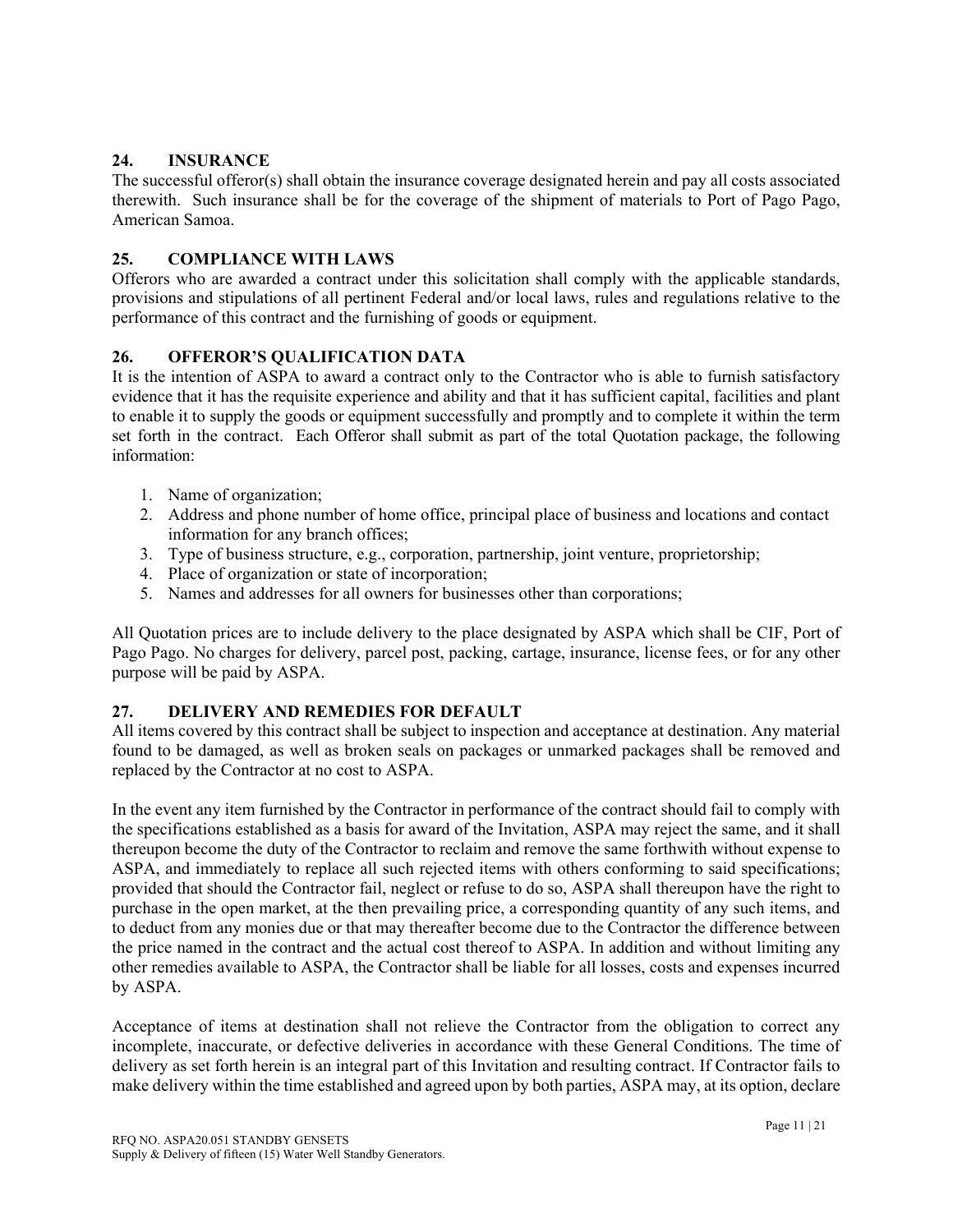the Contractor to be in default, and his Quotations and resulting contract to be null and void or ASPA shall charge the Contractor a fee of \$100 per day until the default has been remedied.

Contractors shall be excused from performing hereunder during the time and to the extent that they are prevented from obtaining, delivering, or performing in the customary way because of fire, strike, acts of God, partial or total interruption, providing it is satisfactorily established that the non-performance is not due to fault or negligence of the party not performing.

Offeror shall indicate in its Quotation the lead time for delivering.

ASPA shall be notified by the vendor if the product ordered cannot be delivered within the time period to give ASPA the opportunity to secure product elsewhere.

ASPA reserves the right to purchase products on open market if vendor cannot supply products within time specified in this contract.

### **28. PRODUCT GUARANTEE**

Products sold under the contract must be guaranteed by the vendor.

Orders not filled and partials shall be indicated on the packing list. Vendor shall inform the Procurement Manager of anticipated date for unfilled and partial orders.

### **29. RETURN POLICY**

Products can be returned for full credit within 30 days from the date of purchase. If an item is received damaged or defective, the vendor will replace the item at no charge. Should ASPA encounter a warranty / return issue, the product may be returned to the vendor for full credit or a replacement.

### **30. SPECIFICATIONS**

All specifications included as a part of this Invitation are designed to set forth the level of quality and performance desired by ASPA, and is intended to be descriptive, not restrictive. Whenever any article, material, or equipment is described by use of a product or brand name, or by using the name of a manufacturer or vendor, the use of same is for informative purposes only, and the term "or equal" if not inserted, is implied.

Offerors may submit alternate offers on items they deem to be equal or superior in quality and performance to the specifications set forth. However, such offers must designate the manufacturer, brand or trade name, and model number of the items offered, and be accompanied by descriptive material in the form of literature, catalog cuts and specifications fully describing the items proposed, and detailing any deviations from the specification established by ASPA. Failure to provide this information will be at Offeror's risk and may be cause for rejection of the items offered.

ASPA reserves the right to require such additional information, samples and, if practicable, demonstration of items offered as may be necessary to allow a full and complete evaluation of all Quotations. Samples and/or demonstrations will be supplied promptly and free of charge to ASPA. Failure to provide samples within a set of business days agreed upon by both parties may be grounds for Quotation rejection. Samples will upon request, and if not destroyed by testing, be returned at the Offeror's expense.

The responsibility to determine the equivalence of quality and performance of any item offered to the specifications established for this Invitation rests solely with ASPA and its decision shall be final.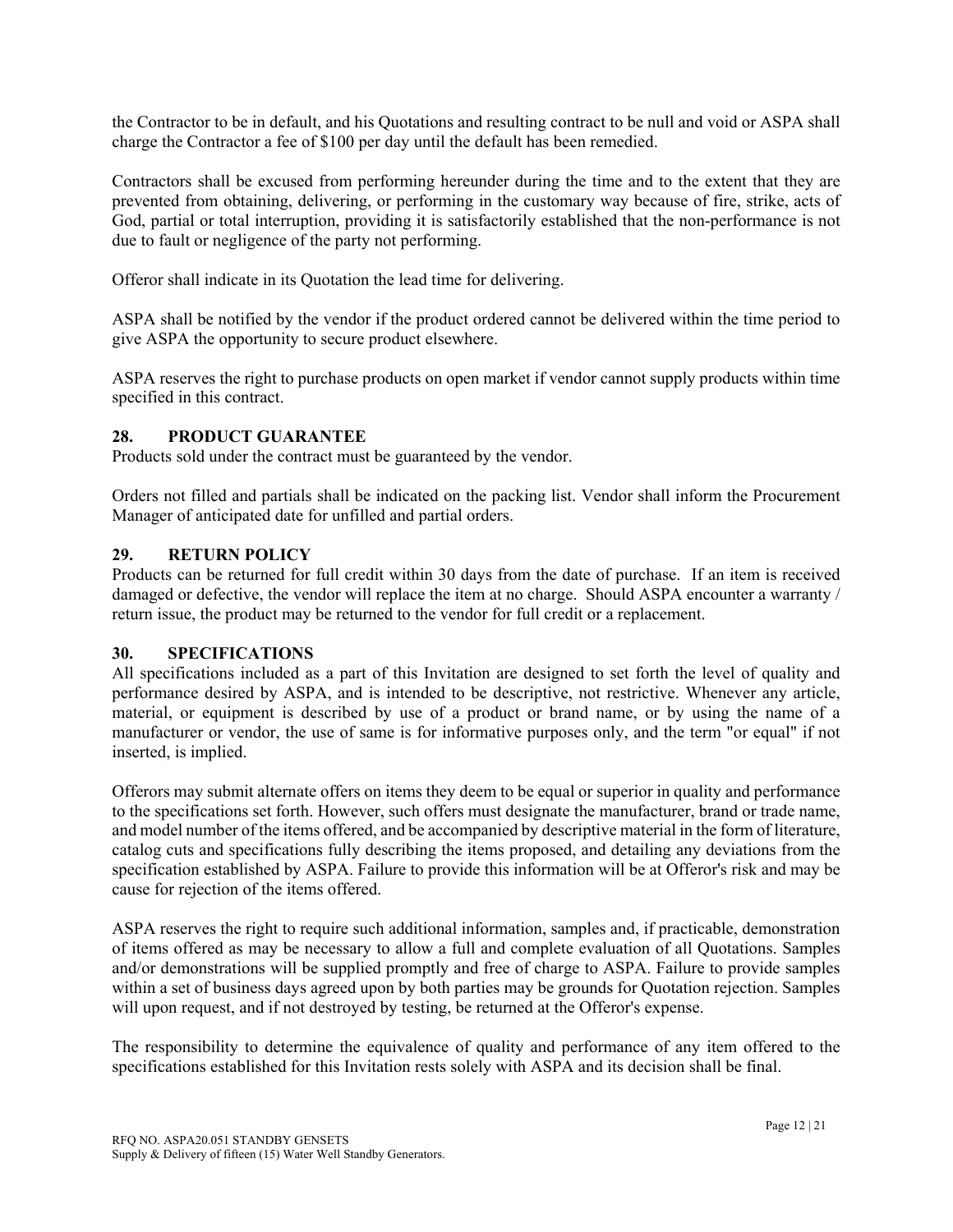ASPA reserves the right to require such additional information, samples and, if practicable, demonstration of items.

## **31. INDEMNIFICATION**

Contractor agrees to investigate, defend and hold ASPA harmless from and against any and all loss, damage, liability, claims, demands, detriments, cost, charges and expense (including attorney's fees), and causes of action of whatsoever character which ASPA may incur, sustain or be subjected to, arising out of or in any way connected to the services to be performed by Contractor or subcontractor under this Contract and arising from any cause, except the sole negligence of ASPA.

### **32. AWARD, CANCELLATION, AND REJECTION**

Contract award shall be made to the responsible Offeror submitting the lowest responsive Quotation. No other factors or criteria, unless otherwise stated, shall be used in the evaluation.

ASPA reserves the right to waive any minor irregularities in the Quotation received. The Procurement Manager shall have the authority to award, cancel, or reject Quotations, in whole or in part for any one or more items if she determines it is in the best public interest. It is the policy of ASPA to award contracts to qualified Offerors. ASPA reserves the right to increase or decrease the quantity of the items for award and make additional awards for the same type items based on the quotation prices for a period of thirty (30) days after the original award.

## **33. MULTIPLE QUOTATIONS – COLLUSION**

If more than one Quotation is submitted by any one party or in the name of its clerk, partner or other person; all Quotations submitted by said party may be rejected by ASPA. This shall not prevent an Offeror from submitting alternate Quotations when called for. A party who has proposed prices on materials is not thereby disqualified from quoting prices to other Offerors or from submitting a Quotation directly to ASPA.

If ASPA believes that collusion exists among any Offerors, none of the participants in such collusion shall be considered. Quotations in which the contract prices are unbalanced or unrealistic may be rejected at ASPA's sole discretion.

### **34. ASSIGNMENT**

The Contractor's obligation and duties under this contract shall not be assigned in whole or in part by the Contractor without the prior written approval of ASPA.

### **35. CONTINGENT FEES**

The Offeror represents that it has not retained a person to solicit or secure an ASPA contract upon an agreement or understanding for a commission, percentage, brokerage, or contingent fee; except for retention or bona fide employees or bona fide established commercial selling agencies for the purpose of securing business.

### **36. WITHDRAWAL OF QUOATION**

Any Quotation may be withdrawn prior to the scheduled time for the opening of Quotations by notifying ASPA in a written request. No Quotation may be withdrawn after the time schedule for opening of Quotations.

### **37. EXECUTION OF CONTRACT**

The Contractor shall, after receiving the Notice of Award, sign a contract within ten (10) days and deliver to ASPA the contract, together with all any requirements included in this Quotation document.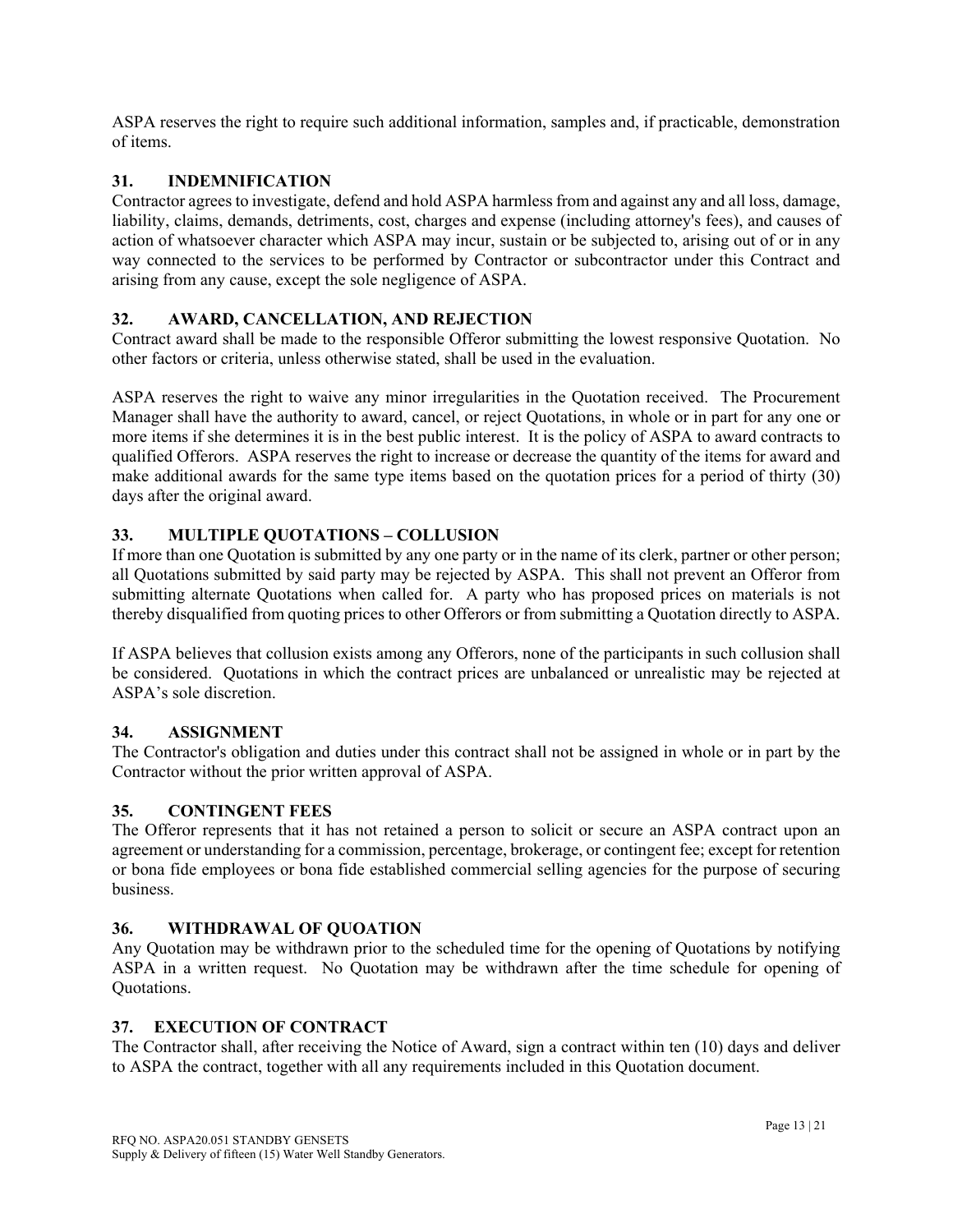### **38. RFQ CONDITIONS**

This RFQ does not commit ASPA to award a contract or to pay any cost incurred in the preparation of a Quotation. The American Samoa Power Authority reserves the right to:

- Reject any Offeror for being non-responsive to Quotation requirements contained in this RFQ or for being non-responsible;
- Reject all Quotations and reissue an amended RFQ;
- Negotiate a contract with the Offeror selected for award; and
- Waive any non-material violations of rules contained in this RFQ.

ASPA reserves the right to issue any addendum to this RFQ. Offerors shall send ASPA a signed form confirming receipt of any addendum, and shall submit supporting/additional information as required by any addendum. In the event that an Offeror fails to acknowledge receipt of any such addendum in the space provided, such Offeror's Quotation shall be considered irregular and will be accepted by ASPA only if it is in ASPA's best interest, as determined by ASPA in its sole discretion. In the event that addenda are not received until after the Offeror has submitted its Quotation, a supplementary Quotation may be submitted revising the original Quotation. Such supplementary Quotations must be received by ASPA prior to the closing date and time.

### **39. PRICES**

*All prices Quotation shall be firm and not subject to increase if accepted during the acceptance period*. Quotations containing an "escalation clause" will not be considered unless specifically authorized by ASPA in the Request for Quotes.

For each item Quotation, a unit price and a total for the quantity must be stated. The unit price shall always control.

All prices shall be CIF (Cost, Insurance and Freight) destination (Pago Pago). The seller is permitted to transport the goods to the American Samoa Power Authority at his own expense and risk.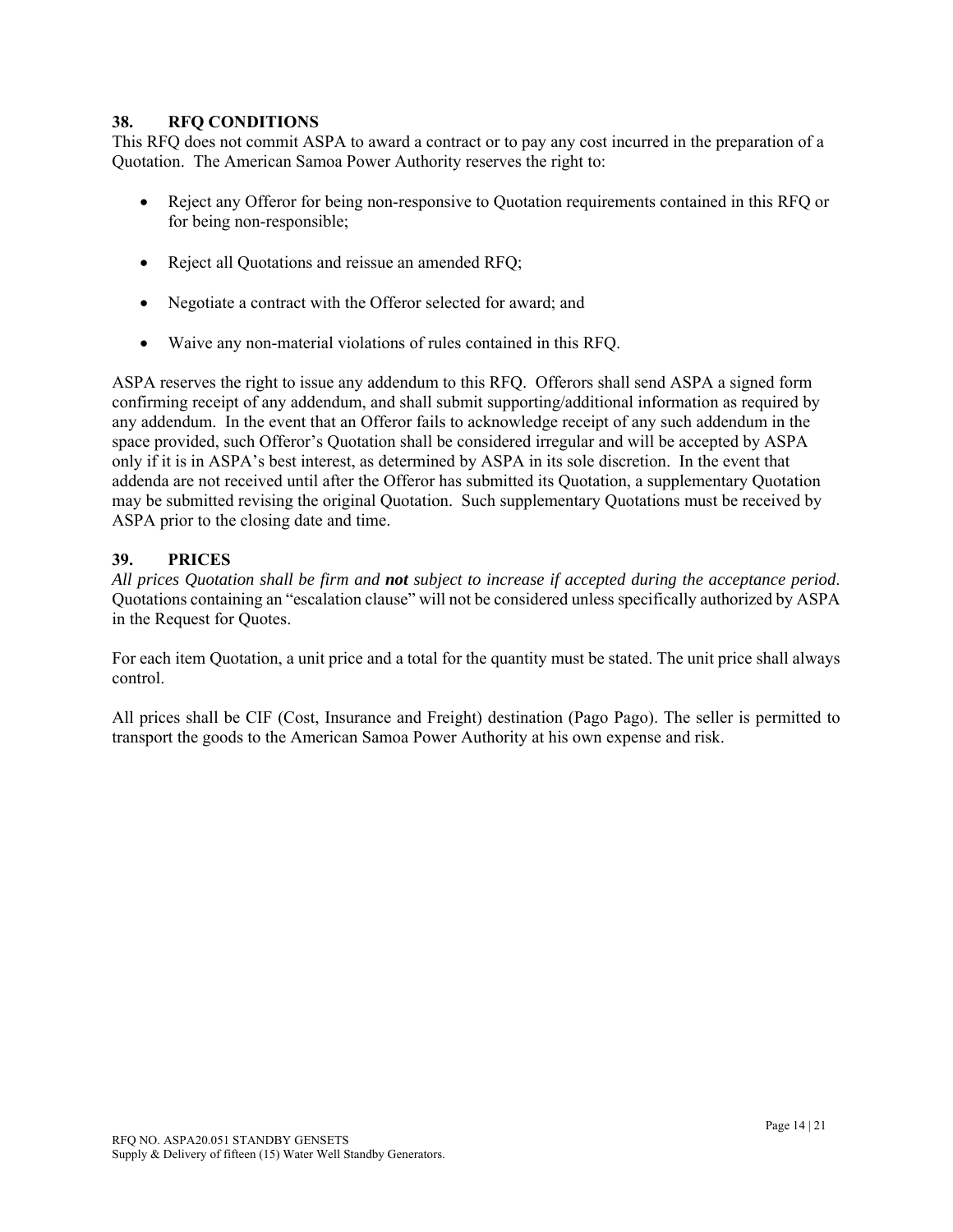# **ATTACHMENT A OFFEROR'S TRANSMITTAL FORM**

Date:  $\frac{1}{\sqrt{1-\frac{1}{2}}}\left\{ \frac{1}{2}, \frac{1}{2}, \frac{1}{2}, \frac{1}{2}\right\}$ 

AMERICAN SAMOA POWER AUTHORITY American Samoa Government

To Whom It May Concern:

The undersigned (hereafter called an Offeror), (Corporation, Partnership or Individual) hereby proposes and agrees to furnish all the necessary information pertaining to:

### **RFQ NO.ASPA20.051. STANDBY GENSETS**  PROJECT NAME: **Supply & Delivery of fifteen (15) Water Well Standby Generators**

In accordance with the Equipment Specification (Attachment B), General Terms and Conditions, the Equipment Specifications and other procurement requirements specified in this document for the prices stated in the itemized Quotation form(s) attached hereto, plus any and all sums to be added and/or deducted resulting from all extra and/or omitted work in accordance with the unit and/or lump sum prices stated in the itemized Quotation form attached hereto.

The undersigned has read and understands the Quotation requirements, and is familiar with and knowledgeable of the local conditions at the island-wide location(s) where the work is to be performed. The Offeror has read the RFQ Instructions and General Terms and Conditions attached to ascertain that all of the requirements (see boxes) of the Quotation are submitted in the Quotation envelope, with an original, one PDF electronic copy, and five (5) hard copies, at the date and time for Quotation opening. (See Page 6 of this document, "SPECIAL NOTICE TO PROSPECTIVE OFFERORS" to verify that all submittal requirement boxes have been checked).

Signed Seal

Date:

 $\mathcal{L}=\mathcal{L}=\mathcal{L}=\mathcal{L}=\mathcal{L}=\mathcal{L}=\mathcal{L}=\mathcal{L}=\mathcal{L}=\mathcal{L}=\mathcal{L}=\mathcal{L}=\mathcal{L}=\mathcal{L}=\mathcal{L}=\mathcal{L}=\mathcal{L}=\mathcal{L}=\mathcal{L}=\mathcal{L}=\mathcal{L}=\mathcal{L}=\mathcal{L}=\mathcal{L}=\mathcal{L}=\mathcal{L}=\mathcal{L}=\mathcal{L}=\mathcal{L}=\mathcal{L}=\mathcal{L}=\mathcal{L}=\mathcal{L}=\mathcal{L}=\mathcal{L}=\mathcal{L}=\mathcal{$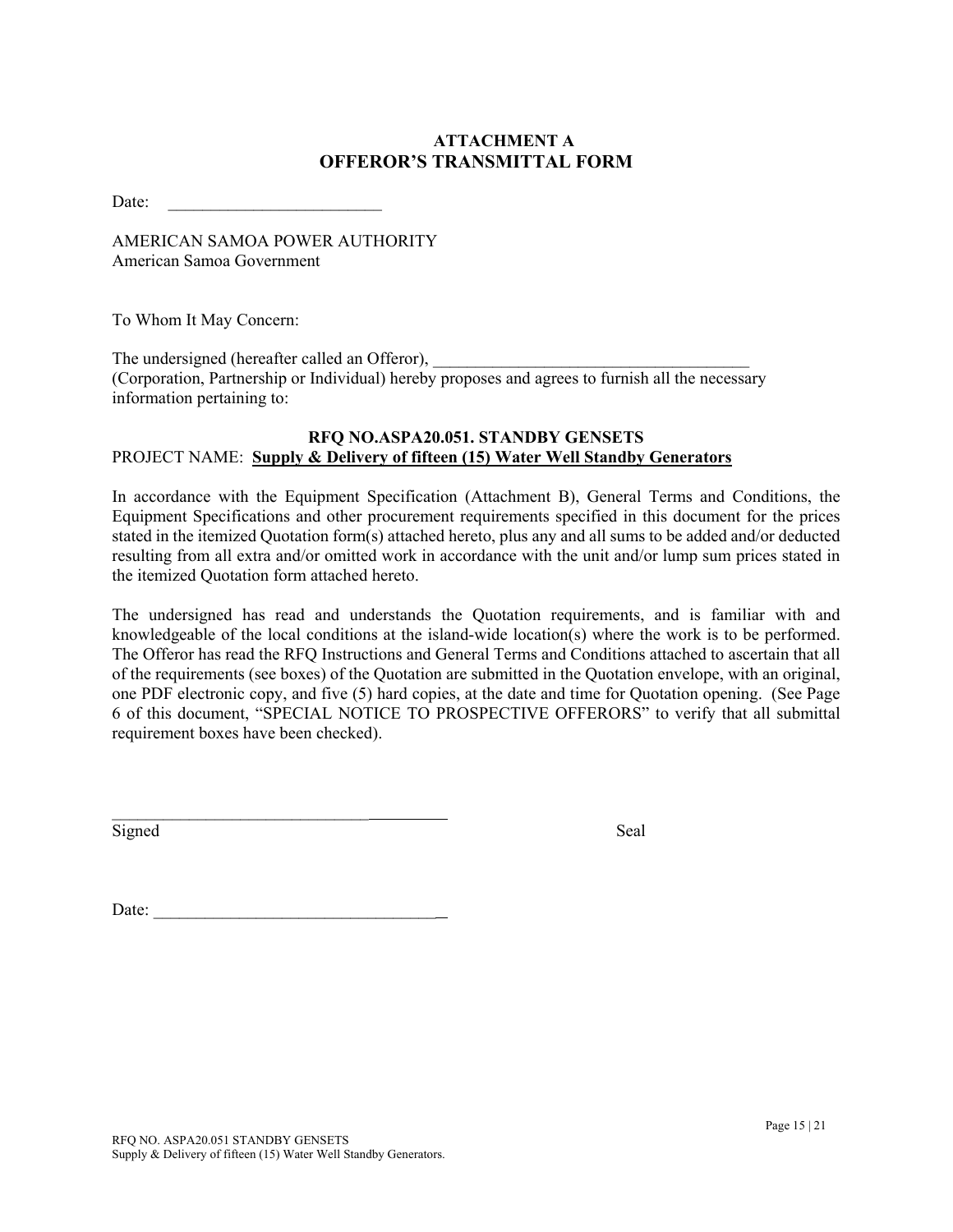#### **ATTACHMENT B – BID FORM**

#### **(See List of Equipment and Specifications below)**

The Offeror shall submit together with this Quotation all other resources, together with a corresponding schedule required to complete the supply. All blanks on the Quotation Form shall be typewritten or handwritten in blue or black ink.

Lead time must be listed for the supply and delivery of fifteen (15) Water Well Standby Generators.

IN WITNESS THEREOF, the undersigned has caused this instrument to be executed by its duly authorized officers on this day of  $\qquad \qquad , 2020.$ 

OFFEROR:

By: \_\_\_\_\_\_\_\_\_\_\_\_\_\_\_\_\_\_\_\_\_\_\_\_\_\_\_\_\_\_\_\_\_\_

Name: \_\_\_\_\_\_\_\_\_\_\_\_\_\_\_\_\_\_\_\_\_\_\_\_\_\_\_\_\_\_\_\_

| m.<br>.<br>۱+۱۵۰<br>. . |  |
|-------------------------|--|
|                         |  |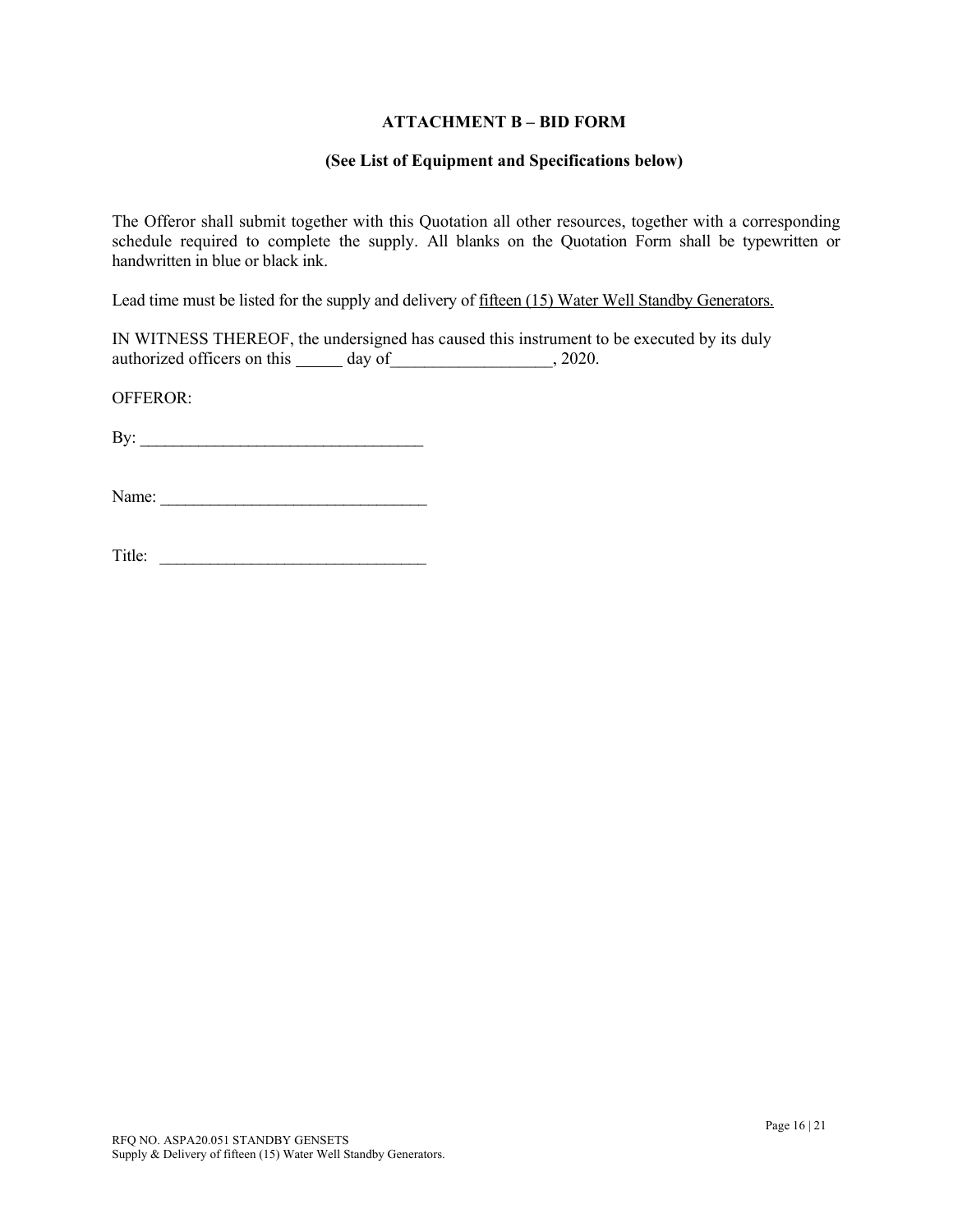# **Supply & Delivery of fifteen (15) Water Well Standby Generator Sets.**

### **EQUIPMENT & SPECIFICATIONS**

**1. Equipment Type** - Standby Generator Sets (fixed / no trailer).

#### **2. Generator Set Quantity (15)**

 **150 KVA Prime Rating (2)** 3-phase, 60 Hertz, 480V

 **100 KVA Prime Rating (2)** 3 phase, 60 Hertz, 277V/480V Prefer multi-voltage 277V/480V / and 120V/208V (with selector switch) Automatic Transfer Switch (ATS) - (2).

#### **60 KVA Prime Rating (8)**

3 phase, 60 Hertz, 277V / 480V Prefer multi voltage 277V /480V and 120V/ 208V (with selector switch) Automatic Transfer Switch (ATS) – (8)

#### **40 KVA Prime Rating (3)**

3 phase, 60 Hertz, 277V/480V Prefer multi voltage 277V /480V and 120V/ 208V (with selector switch) Automatic Transfer Switch (ATS) – (3)

#### **3. Make & Model**

 Bidders may offer any make/ model, subject to the general specification information below. Gen-sets of the same ratings must be identical.

### **4. Freight**

Freight Cost to Pago Pago, American Samoa (separate line item from the cost of the excavators)

#### **5. Specifications**

#### STANDARD FEATURES

- Heavy duty, 4-cycle, electronic direct injection, turbocharged, charged air cooler, variablespeed fan, diesel engine provides maximum reliability.
- **Brushless alternator reduces service and maintenance requirements and meets temperature** rise standards for Class F insulation systems.
- Automatic voltage regulator (AVR) provides precise regulation.
- Electronic governor system maintains frequency to  $\pm 0.25\%$ .
- Full load acceptance of standby nameplate rating in one step (NFPA 110, para 5-13.2.6).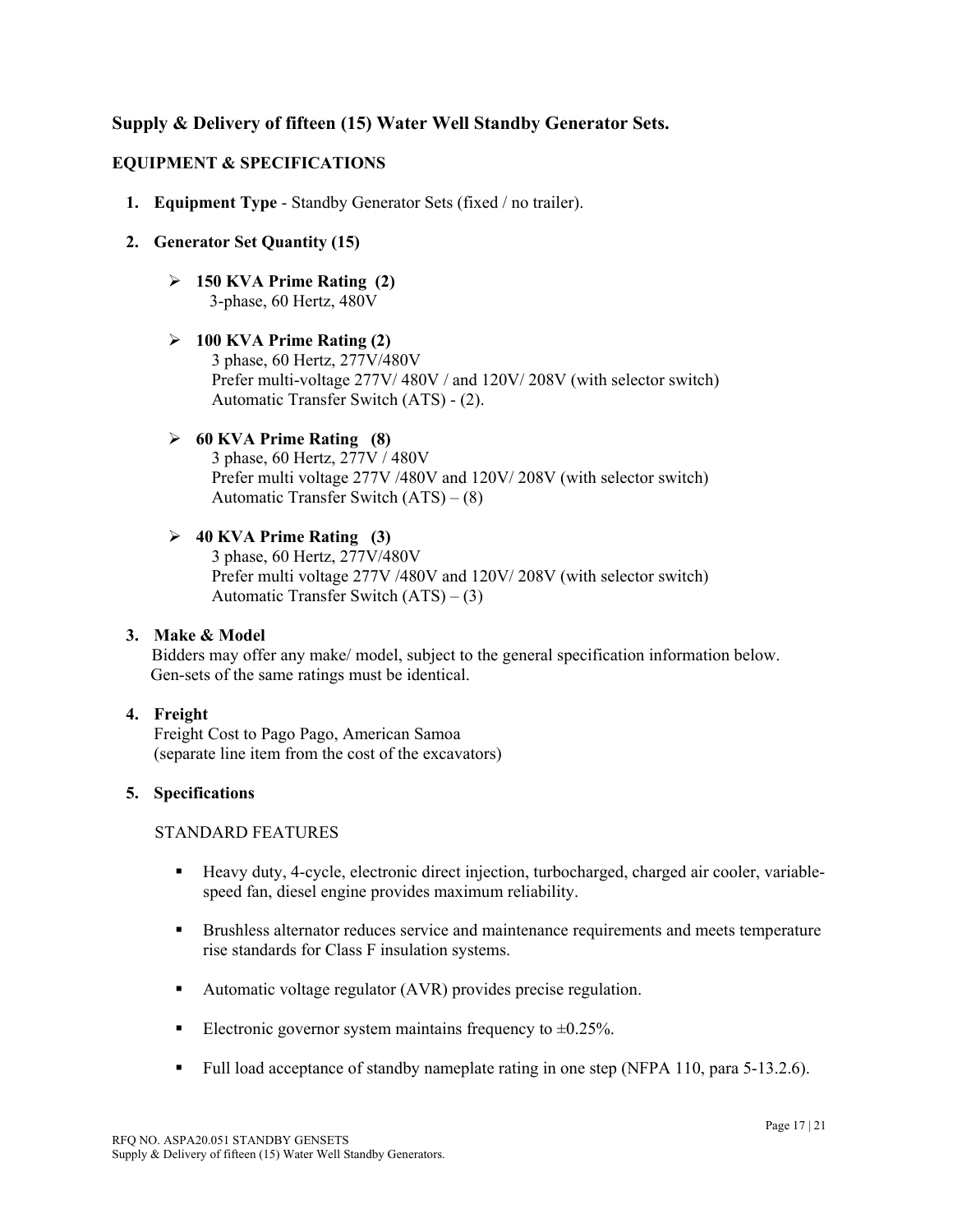- Ouite, Sound Attenuated, Weather resistant, Aluminum enclosure. E-coat and powder coat paint provides durability and weather protection. Aesthetically appealing, withstands up to 180mph winds. Designed for easy service and maintenance with hinged access doors
- Fully lockable enclosure allows safe unattended operation.
- Fuel tanks Dual wall sub-base fuel tanks to meet code requirements on diesel fuel tanks. l 24 -hour run time internal fuel tank with direct reading fuel gauges.
- **Trailer, not required.**
- Digital engine gauges including oil pressure, water temperature, battery volts, engine speed, and fuel level.
- Generator instrumentation, displaying including AC Amps, AC volts, frequency.
- Voltage regulator adjustment potentiometer.
- **Microprocessor-based digital generator controller.**
- Remote 2-wire start/stop control.
- Operational temperature up to  $85^{\circ}$  C.
- High visibility LCD display with heated screen and alphanumeric readout.
- Modbus interface for gauge panel and expansion options.
- Automatic safety shutdown system monitors the water temperature, engine oil pressure, low coolant, over-speed, and over-crank. Warning lights indicate abnormal conditions.
- Fully covered power panel. Three-phase terminals and single phase receptacles allow fast and convenient hookup for most applications including temporary power boxes, tools and lighting equipment. All are NEMA standard.
- Voltage Selector Switch manually selectable 3-phase voltage 277V/480Vand 120V/ 208V. Fine tuning of the output voltage can be accomplished by adjusting the voltage regulator control knob to obtain the desired voltage.
- Fuel/water separator. Removes condensation from fuel for extended engine life. Panel mounted alarm light included.
- EPA emissions certified Tier 4 Final emissions compliant.
- Automatic Transfer Switch (ATS) provide with matching ATS for units 100KVA and lower.
- Warranty  $-24$  months.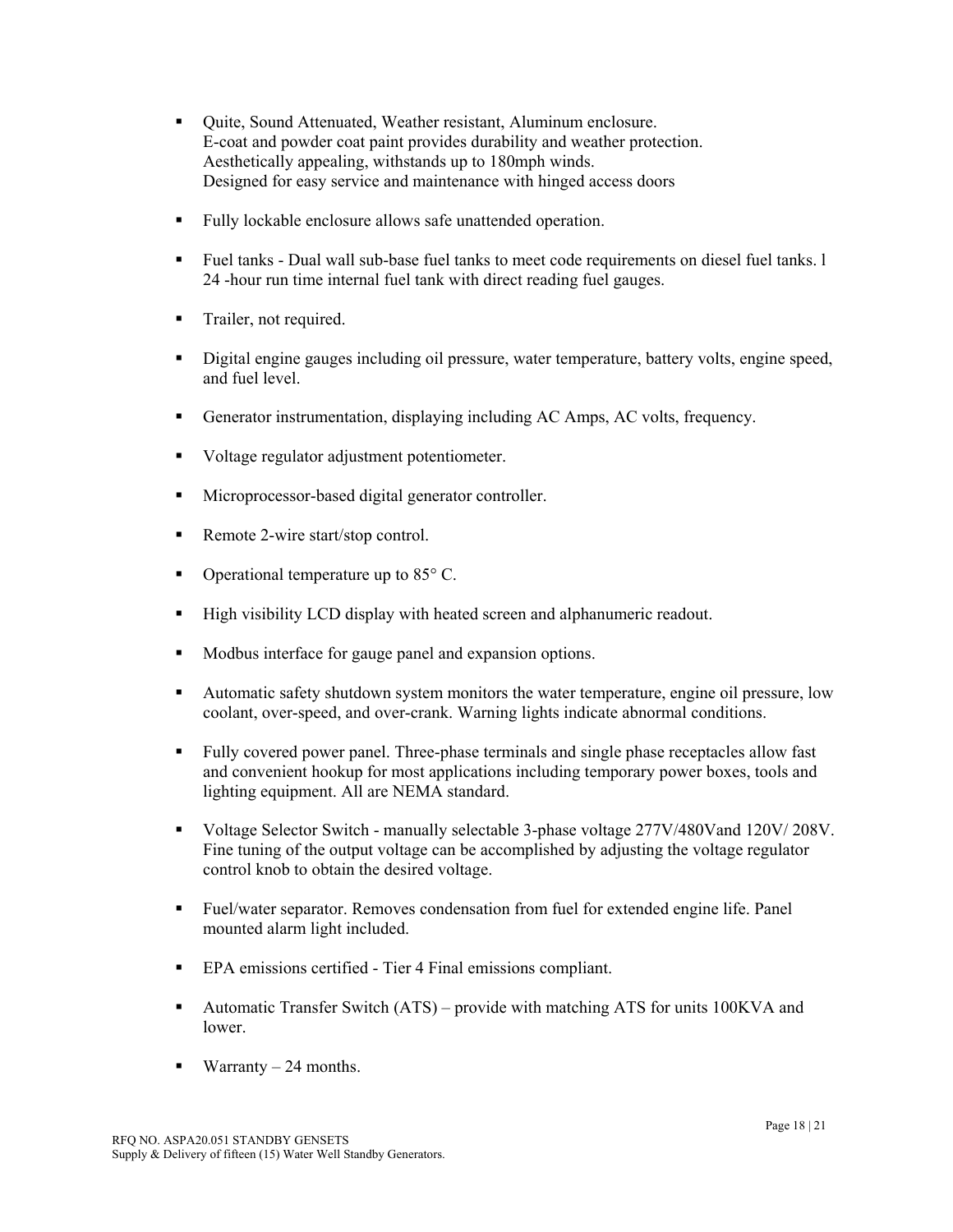### **ATTACHMENT C**

# **OFFEROR'S QUALIFICATIONS SHEET**

(Please Print or Type and Complete All Sections. An incomplete section will be considered nonresponsive. Use additional sheets if necessary.)

| 1. | Name of Offeror                                                                                                                                                                                                                                                                                                                                                                                                                                                                                                       |  |  |  |
|----|-----------------------------------------------------------------------------------------------------------------------------------------------------------------------------------------------------------------------------------------------------------------------------------------------------------------------------------------------------------------------------------------------------------------------------------------------------------------------------------------------------------------------|--|--|--|
| 2. |                                                                                                                                                                                                                                                                                                                                                                                                                                                                                                                       |  |  |  |
| 3. | Business Address/e-mail                                                                                                                                                                                                                                                                                                                                                                                                                                                                                               |  |  |  |
| 4. | Telephone, Fax and Official Contact Person                                                                                                                                                                                                                                                                                                                                                                                                                                                                            |  |  |  |
| 5. | Type of Business Structure (Please check)                                                                                                                                                                                                                                                                                                                                                                                                                                                                             |  |  |  |
|    | Corporation Partnership<br>Joint Venture                                                                                                                                                                                                                                                                                                                                                                                                                                                                              |  |  |  |
|    | Proprietorship                                                                                                                                                                                                                                                                                                                                                                                                                                                                                                        |  |  |  |
|    | NOTE: Corporations must complete the recordation of their Articles of Incorporation, which is<br>evidenced by the Certificate of Incorporation issued by the Treasurer of the American Samoa<br>Government. Copies of partnership agreements and articles of incorporation should be submitted<br>to the Revenue Branch along with this application form and relevant documents. Aliens cannot<br>operate sole ownership enterprises, and partnerships with aliens are subject to review by the<br>Immigration Board. |  |  |  |
| 6. | Number of years the Offeror has been engaged in its current company business under the present<br>firm name indicated<br><u> 1980 - Jan Barbarat, martin da basar da basar da basar da basar da basar da basar da basar da basar da basar</u>                                                                                                                                                                                                                                                                         |  |  |  |

7. Type of work generally performed by Offeror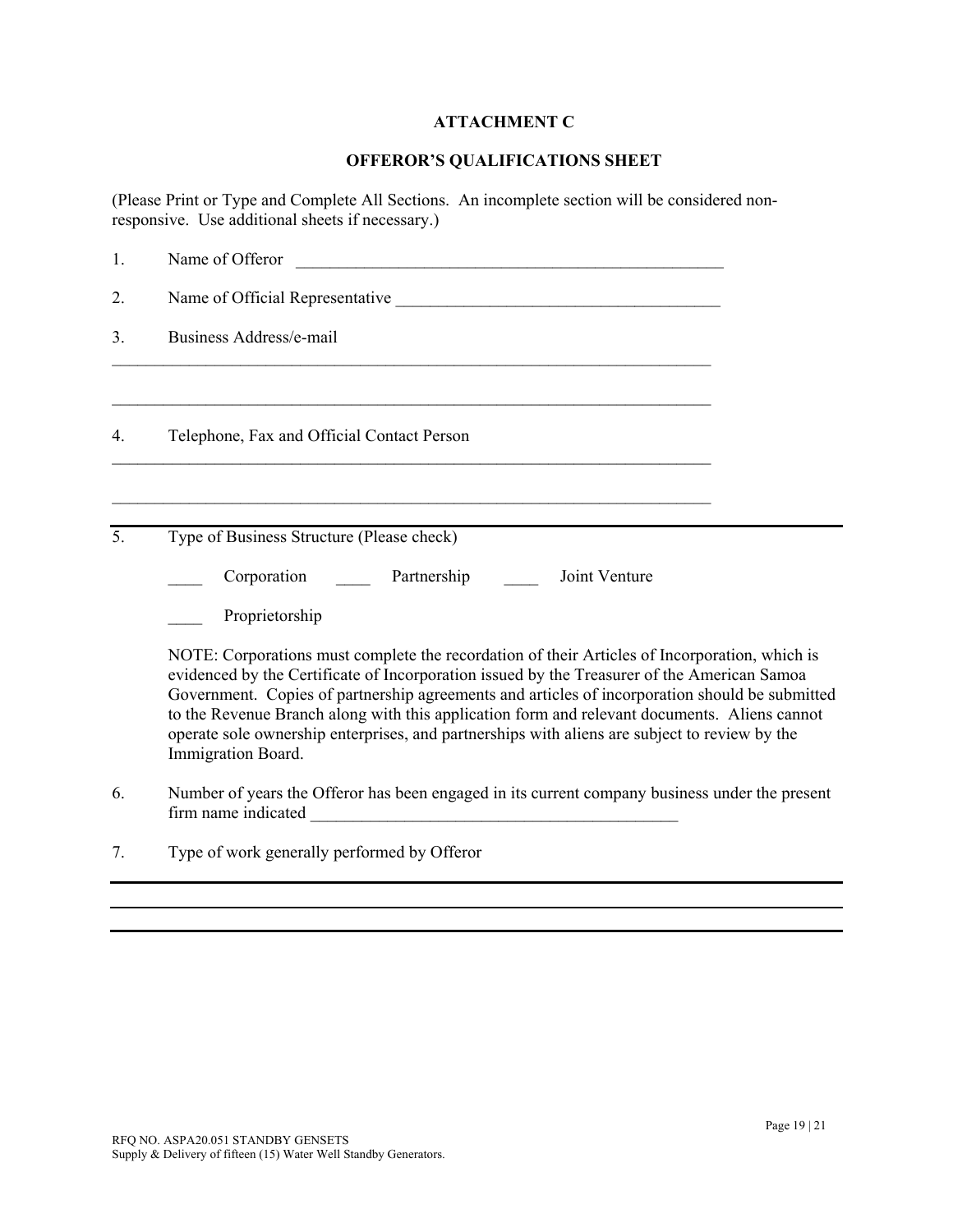### **ATTACHMENT D**

### **DISCLOSURE STATEMENTS**

|    |       | This form must be completed by all Offerors and submitted with the Quotation. |                                                                                          |
|----|-------|-------------------------------------------------------------------------------|------------------------------------------------------------------------------------------|
| I  |       |                                                                               | (Name of owner or partner- all partners must                                             |
|    |       |                                                                               | complete a form) of (Name of company), the Offeror that has (Name of company)            |
|    |       | submitted the attached Quotation:                                             |                                                                                          |
|    |       | (Complete one of the two following statements)                                |                                                                                          |
| 1. |       | by the American Samoa Power Authority (ASPA).                                 | I have no immediate relatives (parents, children or siblings) who are currently employed |
|    |       | (Signed)                                                                      | (Title)                                                                                  |
| 2. | ASPA. |                                                                               | I have immediate relatives (parents, children or siblings) who are currently employed by |
|    |       | Their names and positions in are as follows.                                  |                                                                                          |
|    | Name  | Relationship to Offeror                                                       | Position in ASPA                                                                         |
|    |       |                                                                               |                                                                                          |
|    |       |                                                                               |                                                                                          |
|    |       |                                                                               |                                                                                          |
|    |       |                                                                               |                                                                                          |
|    |       | (Signed)                                                                      | (Title)                                                                                  |

Note: It is not against ASPA procurement rules for the relatives of ASPA employees to Quotation on and receive government contracts provided they disclose such relationships at the time of opening.